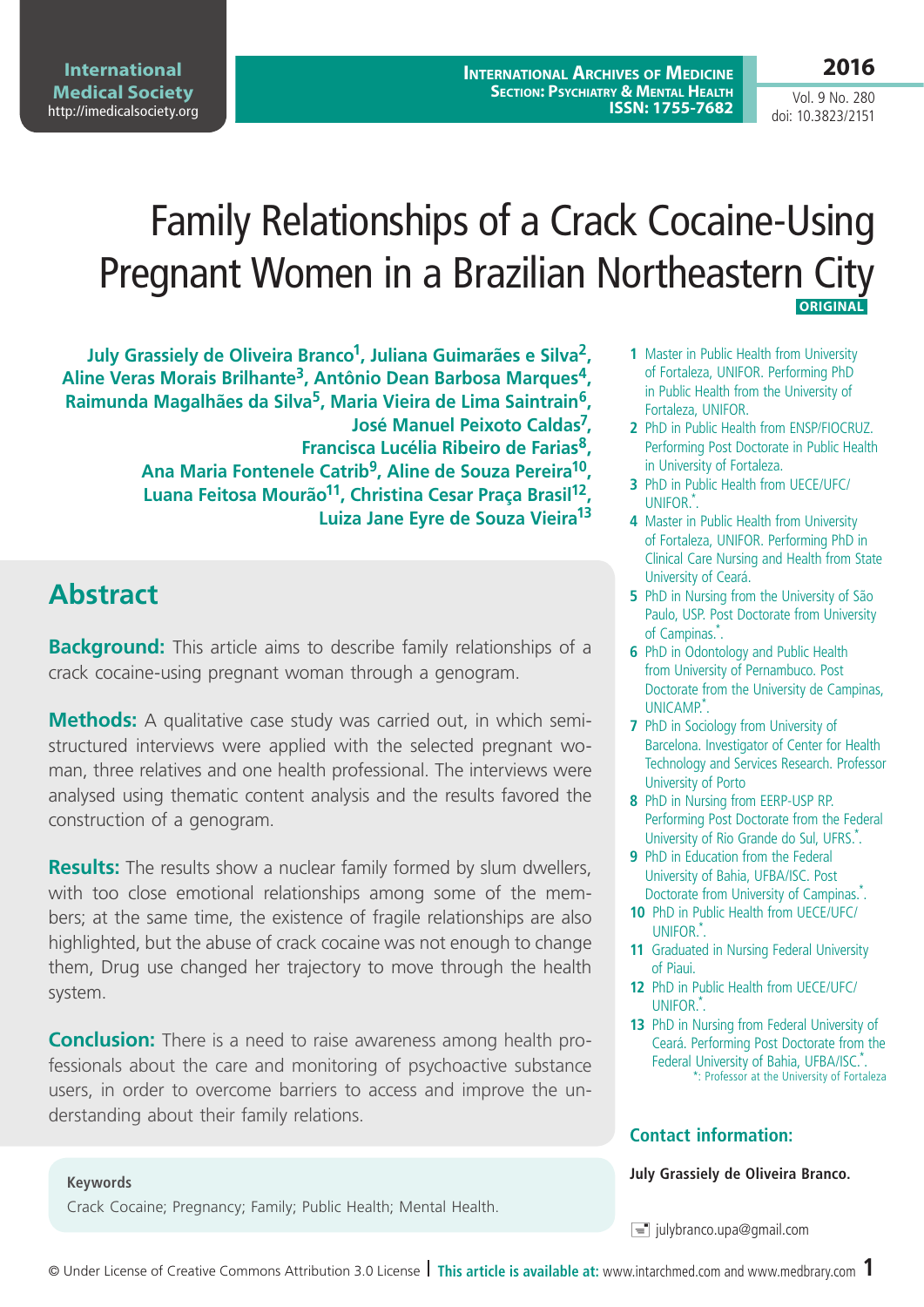**2016**

Vol. 9 No. 280 doi: 10.3823/2151

## **Introduction**

Although it is still underestimated and not visible by the population, the use of psychoactive substances by women has been increasing [1]. Research has reported that the recognition of drug addiction among women is still not acclaimed [2]. Authors like Soares, et al. claim that the use of psychoactive substances by women is not a recent phenomenon. In this context, a new problem is becoming increasingly common: the use of psychoactive substances during pregnancy [3].

A study on the use of psychoactive substances during pregnancy shows that in the United States, in 2010, 4.4% of pregnant women, used drugs [4]. In Brazil, Rocha et al., a research with 1.447 pregnant women living in a capital of the brazilian northeast region, estimated a prevalence of 1.45% for the use of illicit drugs, 22.32% for alcohol and 4.22% for tobacco [5].

This reality requires an increase in qualified professionals capable of recognizing and identifying the problem, taking into account the risk for injuries related to substance use in the mother-child dyad, the risks inherent to the body's vulnerable condition and the maternal-fetal exchanges and those arising from the women's behavior, when using the sexual act as a bargaining chip to obtain drugs even during pregnancy [6].

The use of psychoactive substances affects family dynamics beyond individual factors [6]. Noteworthy, interpersonal behaviors depend, among other factors, on the actions of other interaction partners, i.e., they include complex emotional, relational and communicational aspects of interdependence in family´s relationships [7]. Given the complexity [8] of these relationships, it can be said that analyzing the interrelationships between the family and a pregnant drug user is of utmost importance for understanding the phenomenon.

The term family can be conceptualized as asocially constituted arrangement made up of rules, practices and values that has included many different structures in contemporary society [9]. In general, it is associated with the social role of care, identity formation and social protection provided to their members [10]. However, to consider the family group as a single entity with pre-determined roles is quite risky given the diversity of family model sand the multiplicity of interactive and behavioral patterns and symbolic systems that the term comprises [7]. Examples of the non-fixity of the concept of family are the changes in family configurations triggered by women's achievements [11].

Therefore, research involving families must take into consideration the complexity of the relationships within this social group, especially when there is the need to move forward in relation to sociodemographic data, which, although important, cannot explain the complexity of this social group [7, 12].

Thus, this article aims to describe family relationships of a crack cocaine-using pregnant woman through a genogram.

# **Methods**

This article is part of a master's degree thesis that investigated the trajectory of a crack cocaine-using pregnant woman and her search for care within the health system.

This study is the result of a Masters dissertation that investigated the trajectory of a crack-using pregnant women in health services, evaluating the use of soft technologies. The research is inserted in a larger project that made the assessment of women's health and the interface with comprehensiveness, technology and health promotion.

 It is a qualitative case study [13] that aimed to map, describe and analyze the context, relationships and perceptions regarding the situation, phenomenon or episode at issue [14].

The entry into the research field started through contact made with professionals of the six health districts and with the Women's Health Coordination, which is responsible for the Stork Network in the city of Fortaleza-Ceará, providing opportunities for access to health managers and employees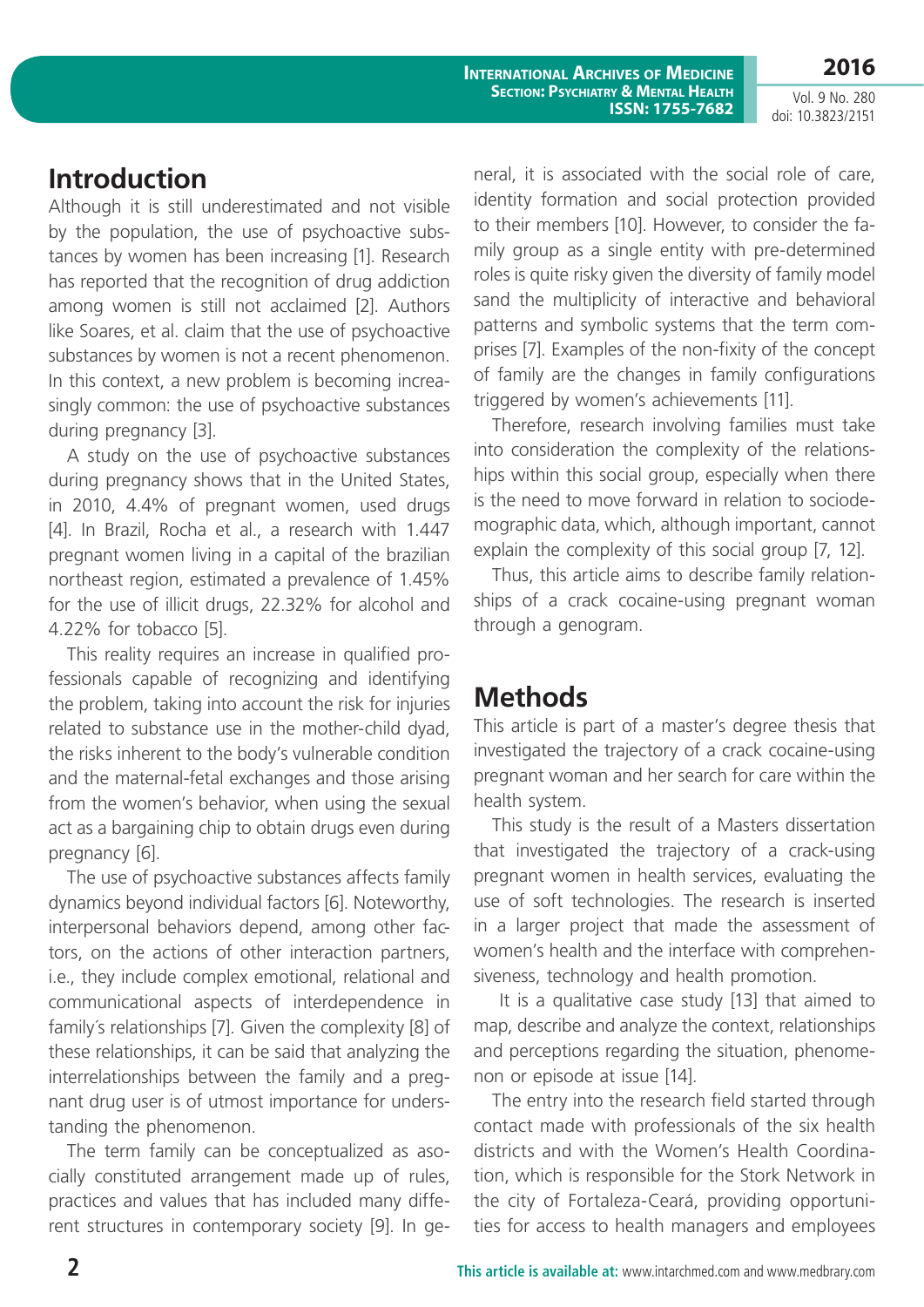of the Regional Executive Secretariat V (Secretaria Executiva Regional – SER V). The case addressed in the present study was selected after contacting the professionals, considering the following inclusion criteria: being pregnant, be more than 18 years old, be user of the public health system for the prenatal and psychoactive substance follow-ups. According to these criteria, the user was chosen taking into account the complexity of the situation and the particularities of the territory, respecting the risk areas.

The city of Fortaleza is divided in six administrative Regional Executive Secretariat. The Region V of the city, composed by 570,000 inhabitants, distributed in 18 neighborhoods, was chosen for presenting the highest social vulnerability in the city of Fortaleza. It is the most populous and also the poorest region in the city, with an average household income of 3.07 minimum wages. It also has the largest youth population of the city– 44% of the population aged up to 20 years – and it is the second with the highest illiteracy rate (17.83%) [15].

In addition to the selected pregnant woman, three family members and health workers involved in the trajectory of her health care. The interviews were conducted using a semi-structured questionnaire and recorded with permission of the respondents. For the pregnant woman, the interview was conducted through the following questions: (i) tell us about your story (family, pregnancy and drug use); (ii) how is your relationship with the members of your family?; and (iii) talk about the health care you receive or received. For family members, the following questions were used: (i) how is your relationship with the pregnant?; and (ii) you know which kinds of care she is receiving or received related to the pregnancy and to the use of drugs?. For the professionals, it was asked about their relation with the user. All the respondents were encouraged to narrate feely about the case.

The information obtained was grouped with progress notes, referral forms, information from prenatal care booklets and field notes taken in every meeting with the participants.

Interview data were subjected to thematic content analysis, which occurred in three steps: a) data ordering; b) data classification, accomplished by a deep and careful reading of each interview and the completion of the notes contained in the diary, for the preparation of the analysis categories; c) final analysis, by linking the corpus of research and the theoretical framework [14] and the information obtained was used for the construction of a genogram. From this analysis emerged the following categories: (a) family relationships; (B) approach to the abused drug; and (c) therapeutic course.

A genogram is a graphical representation of a person's family relationship that has recently become widespread in qualitative research focused on family [16, 7]. It is widely used in public health and can be applied in the characterization and registration of family groups in the Family Health Strategy (FHS) with the aim to promote community health and disease prevention as well as facilitate the visualization and understanding of the disease process and the main diseases that affect family members [17]. More recently, the genogram has been used as a scientific tool in qualitative research involving family groups [7].

Fictitious names were given to the participants and to the health services involved in this research to ensure the anonymity and privacy. This study was authorized by the Ethics Committee under the approval No.055/2010.

### **Results**

### **Relação Familiar**

The family context reproduced here depicts the experience of a lower-class family who lives in a slum and is marked by extreme poverty. The study reveals very close affective relationships between some of its members and, also, highlights the existence of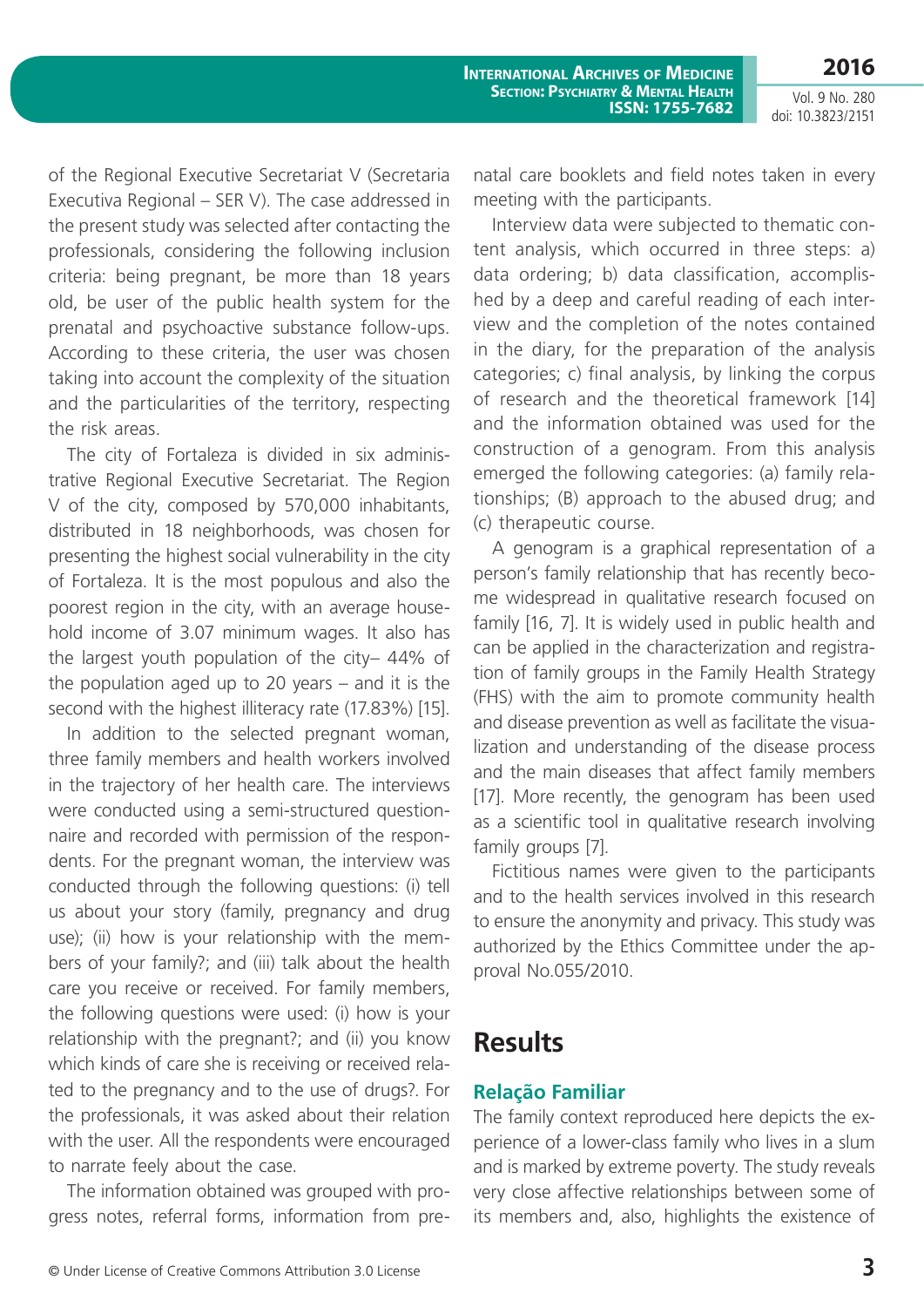**2016**

**International Archives of Medicine Section: Psychiatry & Mental Health ISSN: 1755-7682**

Vol. 9 No. 280 doi: 10.3823/2151

fragile relationships, which weren´t worsened due to substance abuse.

Anastásia - according to her mother - is the eldest of four children and was born on October 10, 1986. She is a protestant working-class black woman who is a mother of three children, works in the food industry and is a user of psychoactive substance since 1998. In 2012, she started using crack cocaine and she informed that she decided to be abstinent in November 2014.

Her father (John) is alive and lived in the same household as Anastasia until she was 14 (in the year of 2000). Her mother said that she divorced John because he used to tell her to look for other men and physically assaulted her in front of their children. In addition, he also abused alcohol and kept extramarital affairs, which led her to avoid contact after divorce.

John is 57 years old and works as a night watchman. He has episodes of depression and abuses alcohol. After the divorce, which did not happen by legal means, he jumped into a new relationship with Renata. Both live in Fortaleza, in a brick house, with a 15 year-old boy who is the child from Renata's previous relationship.

Alice - Anastasia's mother - is 49 years old and suffers from asthma and hypertension, a condition that is treated with the continued use of medication. She works as a babysitter. She is completely illiterate but knows the alphabet. She stands out for helping in solving problems of people who live in her community - retirement and hospitalization issues. She considers herself as "successful" person.

From Alice and John union were born three children: Anastasia (28 years old), Carla (26 years old) and Homero (25 years old).

Anastasia studied until the first year of high school. She is a diabetic crack user and has three children (a 13-year-old boy from her first marriage, and the other two - six and three years old - from the second marriage). At the age of 13, she ran away from the house where she lived with her mother to

live with Kelton (30 years old), who works as a truck loader. Fromthis union, Bruno was born in 2002. In 2008, this relationship came to an end. Her son remained living with his father and Anastasia returned to her mother's house. That was when she met Abraham, her current husband, and moved away with him to live in his relatives' home.

According to the Community Health Agent (CHA) who is responsible for assisting the area in which the user's home is inserted, 25 people – 12 adults and 13 children – lived in the house where Anastasia lived in 2009. None of the adults worked, and everyone lived the way they could. The reason for the change in this scenario is unknown by the CHA, but Anastasia talks openly about it: she said that, in 2011, the older people who lived in the house left because the younger people used to drink a lot and make use of psychoactive substances. The house was, then, divided. Anastasia and her family got a room in the back; which became bigger and is now the home where they live, after some reforms carried out over the years.

Thus, in 2015, she lived with her husband and two children in the aforementioned house. The house had four rooms, running water and sewage treatment system, but the outside was not painted. It is located in a neighborhood on the outskirts of the city of Fortaleza, in the Administrative Region with the lowest average personal income.

Regarding work, Anastasia reports she works as a warehouse assistant in a food company. During this study period (January 2015), she was licensed by the National Social Security Institute (Instituto Nacional do Seguro Social – INSS) due to hospitalization for detoxification of psychoactive substance (crack cocaine) and because the medications used by her also caused sleepiness.

Anastasia has sporadic contact with her father, they just see each other once in a while. Alice says that, in times of discussion between the father and daughter, Anastasia recalls the occasions when he physically assaulted her mother and does not forgive him for this.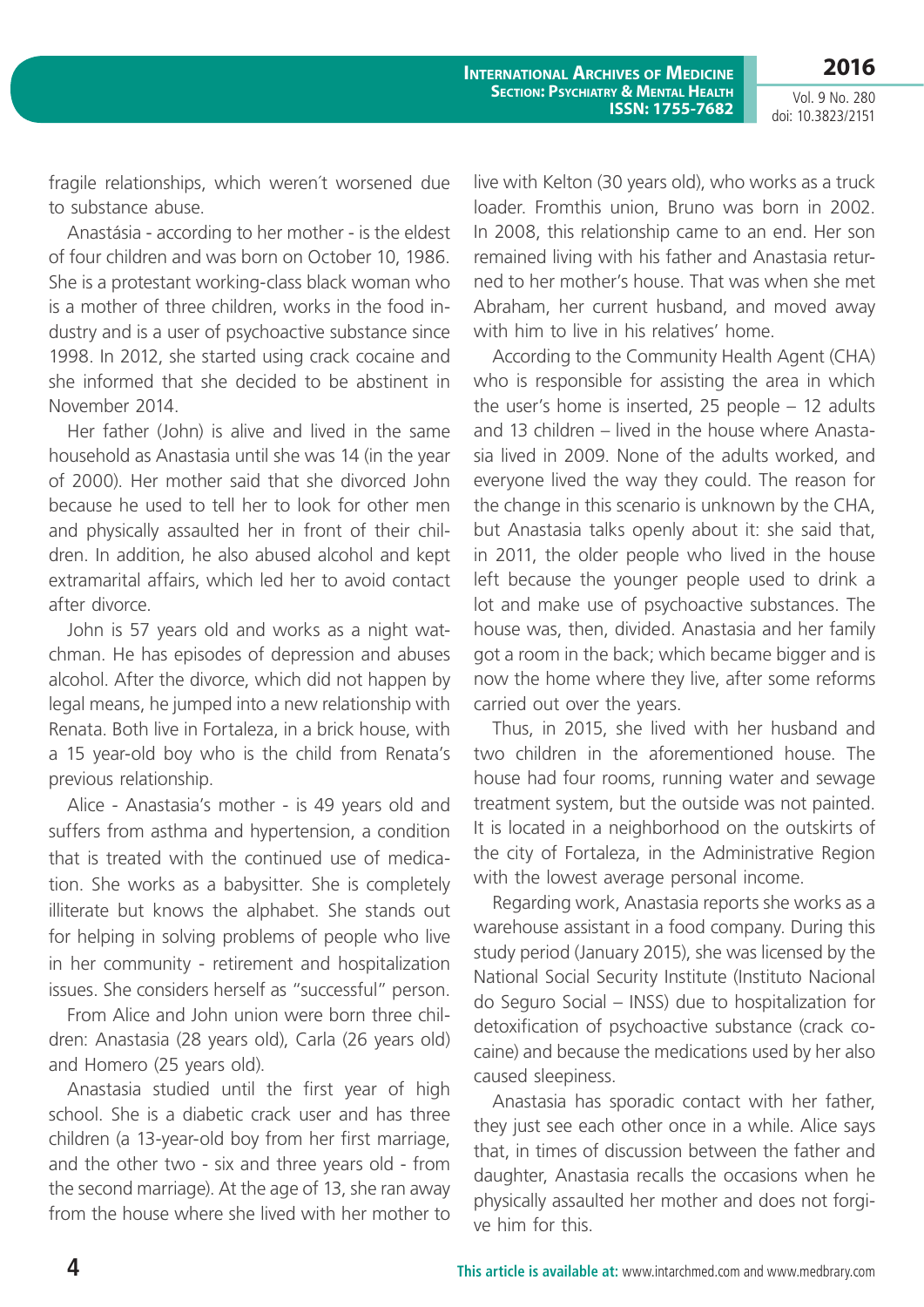**2016**

Vol. 9 No. 280 doi: 10.3823/2151

Carla, in turn, has no morbidities and addictions up to now. She studied until the 5<sup>th</sup> grade and lives with her husband Thaddeus - a 30-year-old joiner - and two children (an 11 year old girl and a 7 year-old boy) in a brick house in a community near her mother's house, in the southeast part of Fortaleza city.

Homero is 25 years old, single and has no children. He works as a sales promoter in a mediumsized company and is studying the fifth semester of law.. He has been living in his mother's seven-room brick house for six years (2009) along with his stepfather and an aunt (his father's sister). He lived with his maternal grandparents until the age of 19 in a city 136 km away from Fortaleza.

After separation, Alice met Mauricio, a 40-yearold informal worker with whom she had another daughter in 1999 – Catherine, 16 years old now. Alice shares her home with Mauricio, her son Homero and her ex-sister-in-law Antoinette (57 years old).

When asked about her relationship with family members, Anastasia tells that she gets along well with Alice, Mauricio, Carla and Catherine. Anastasia says that her relationship with Homero is troubled because he keeps saying that their mother gives more attention to her "drug addicted daughter" than to him, who works and studies. According to the mother, Homero is jealous and makes her responsible for not helping him in his ventures (the construction of an Internet café in a room in the house).

Catherine studied until the fifth grade of elementary school. She does not work and has no addictions and morbidities. She has a one-year old daughter and is two months pregnant. She lives with her daughter and her husband, Jonas, six houses away from her mother's house. Jonas is 18 years old, works as a salesman in the local market and earns one minimum wage.

**Figure 1** shows the organizational representation of Anastasia's family members and the existing family relationships between them through a graphic resource.

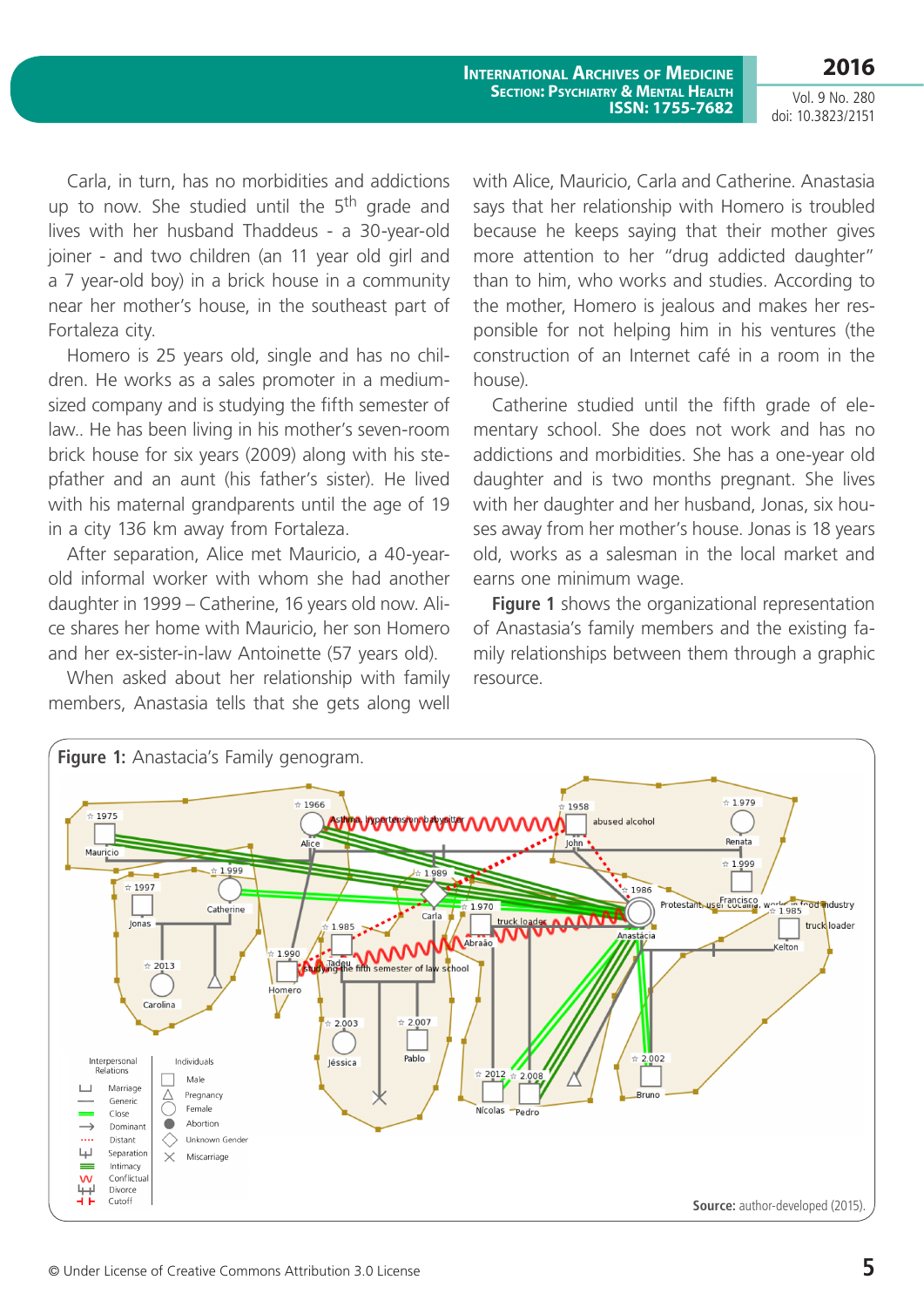**Section: Psychiatry & Mental Health ISSN: 1755-7682**

**International Archives of Medicine**

Vol. 9 No. 280 doi: 10.3823/2151

**2016**

### **Approach to the abused drug**

The use of crack cocaine is not recent in her life. Anastasia says that, about two or three years ago (2011 or 2012), she started the abusive use of drugs, but she doesn´t Know exactaly when she migrated from cocaine to crack cocaine. She explains that the use of substances in general began as a "joke" - when she hang out with her friends and her sister, they drunk alcohol, which later led her to cocaine, culminating in the use of crack cocaine.

According to her, the first time she experienced the crack cocaine was during the carnival of 2011; she told she was home alone when the sister in law arrived and offered her. She used once, twice, until it went to almost daily use. Anastasia says that the use of psychoactive substances began when she was 12 (1998), with cannabis sativa, popularly known as marijuana.

The moment the user met the psychoactive substance is unknown to her mother, despite her sister had warned her constantly about this possibility and the comments made by some neighbors who used to see Anastácia near the "smoke mouth."

Her sister in law said she had made use of psychoactive substance a lot of times in her company. She said that she has control over this use, but Anastacia doesn´t. The use occurs at parties, in friends' houses, according to the reports of her sister in law.

Anastacia confirmed she had made use of crack cocaine along with her sister in law and that she prefers to use it at home; but that she has consumed twice in other people's houses. She also told she had never smoked "on the street". Her sister said that she twice witnessed drug use scenes in the user´s house.

Anastasia says that when she doesn´t have money to purchase the substance she doesn´t buy it - noting that she doesn´t give away any of her belongs for any value for this purpose anymore, act she had already performed numerous times.

About crack cocaine use itself, Anastacia says that "the feeling is very good, but then comes the depression and regret. There comes my subconscious. I do not want, but I'm doing." And complements with the following words:[...]

[...] I can not explain how was the feeling. It *seems that you leave yourself. You do something without sense of what you're doing. If you have ten thousand Reais, you spend it all, you spend little by little until you have not a penny, and then you think: My God! Did I spent it all? Then you see you did it unintentionally, but you did.*

She said that despite not assuming the use of substances to her husband, initially; he suspected something was wrong, due to her behavior motivated by continuous crack cocaine use. The reason that made her assume to her housband the use of drugs was realizing the harmful effects of addiction. The husband did not accept the situation, which led to numerous conflicts, some even threatening to leave her and take the children if she persisted in use. She continues stating that, despite the threats, she made use of crack cocaine in November 2014. Her husband noticed the use and started a new discussion, which made her realize the consequences of her actions and seek treatment.

Anastacia explains that when she assumed the abuse of the substance to her husband, she did the same before her mother, to whom asked for help to care for her children, which made possible her hospitalization for treatment.

Alice, when asked about the involvement of Anastasia's father in this issue of drug use, she confesses that "he is not involved in this, he doesn´t talk about this."

After treatment in February 2015, the fearful mother says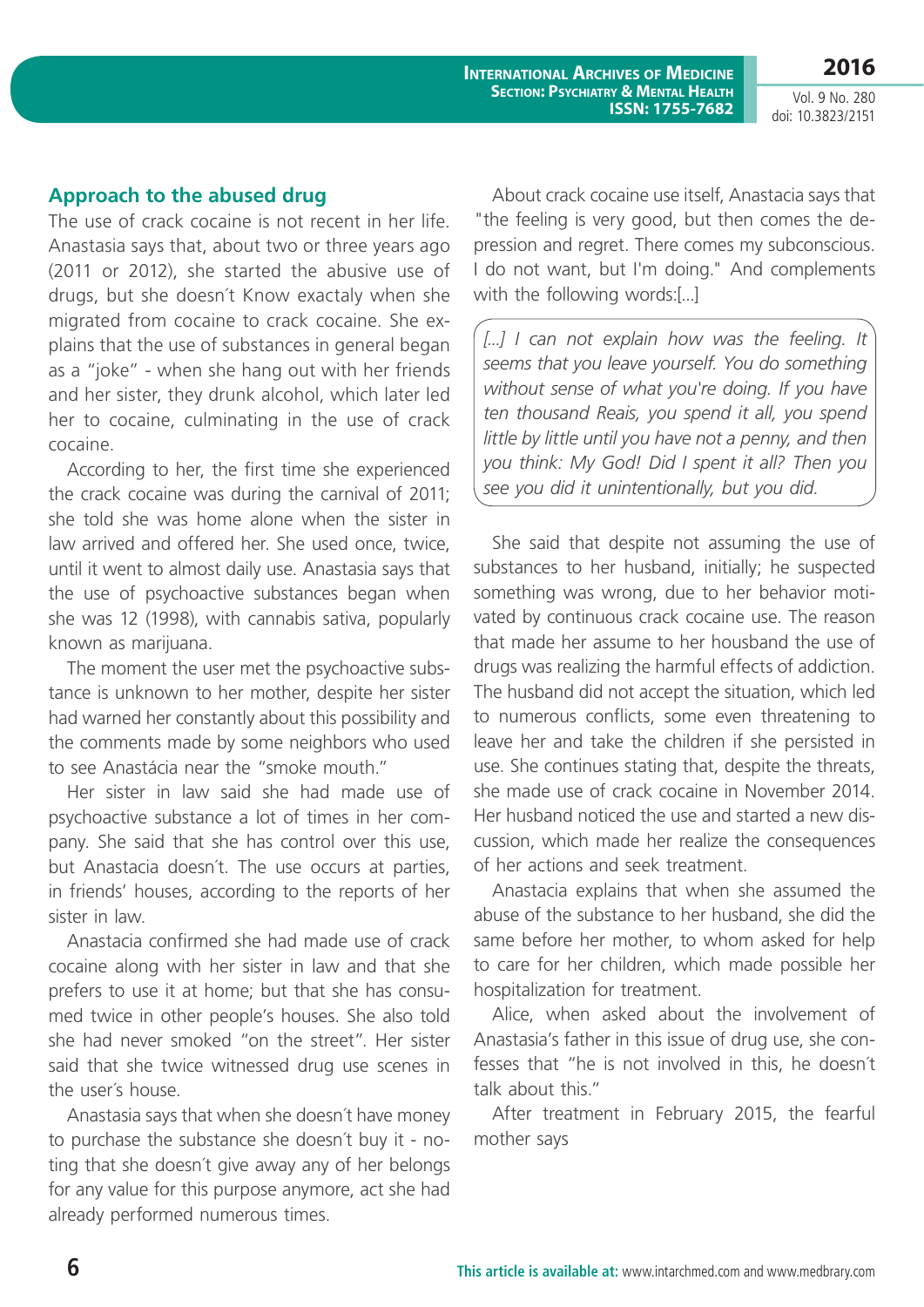**International Archives of Medicine Section: Psychiatry & Mental Health ISSN: 1755-7682**

Vol. 9 No. 280 doi: 10.3823/2151

**2016**

[...] [...] the only thing that I always wonder is if *she is no longer using [drugs] and she tells me that, thank God, she has left and is no longer using. But it's like this: I'm always ear standing, because mothers don´t trust this. I pray to God that she does not come back, because if it were the first time, all right, but it is not. She always falls on the problem again.*

*Six months after the treatment, Alice confides: "I think she is ashamed, I think she left this drug, now she's building all over again. She is motivated to clean the house and everything. I'm even impressed, but nothing for God is hard, I think she has changed...*

In May 2015, after six months of abstinence and in the seventh month of pregnancy, Anastasia had a relapse, getting to use 10 crack cocaine rocks. Her husband stepped in and brought her inside their house, threatening to leave her again. The purchase of the crack cocaine was made by the user, whose husband said that "traffickers know she is pregnant, but they sell the drug without restrictions because they want to make money and are not concerned with anyone who wants to die."

#### **Therapeutic Path**

In November 2014, Anastasia was admitted in a general hospital, in Fortaleza-Ceará, where she spent 12 days for detoxification, being prescribed medications for the "abandonment of addiction." During the hospital stay, despite Anastácia have reported changes in the intensity of her menses and amenorrhea in the previous month, there was no investigation of a possible pregnancy. The changes in the menstrual cycle were attributed to adverse reactions caused by the treatment.

After the discharge from the detox treatment, in December 2014, she presented bloating, abdominal pain and nausea, looking for the emergency

service of a maternity hospital for two times, with an interval of ten days. Although she has been seen by two different doctors, both prescribed painkillers, releasing her in sequence. On the third visit to the hospital, in January 2015, the doctor who attended her investigated the possibility of pregnancy, being "discovered" a singleton pregnancy, at 14 weeks. Anastacia was then driven to start prenatal care.

Due to the health team's lack of knowledge about the effects of substance abuse and the kinds of drugs used for the treatment of the abuse, the user was referred to the high-risk prenatal care.

On February 11, she was attended by the obstetrician in prenatal high risk clinic. Consultations at high risk ambulatory were always performed with the same doctor, who although very attentive, showed up "without further knowledge of the harmful effects of drugs on pregnancy", which again advised Anastácia to seek care with a psychiatrist.

All appointments with the psychiatrist were performed in the emergency department, due to the inavailability of ambulatorial consultations. Two appointments were held until the end of pregnancy.

### **Discussion**

The structural arrangement shown refers to the recreation of a family. According to Caniço et al., it consists in a new conjugal union where there may be children from previous relationships of either party. Its marital relationship is considered traditional and it is structured upon the roles of the genders, i.e., each member has functions towards family and society that have already been established [18].

Anastasia's nuclear family is made of people of humble origins with low level of education, which can be explained by social exclusion, which helps to deepen the family's economic hardship and triggers the need for early entry into the labor market. Moreover, teenage pregnancies seem to be repeated within the family.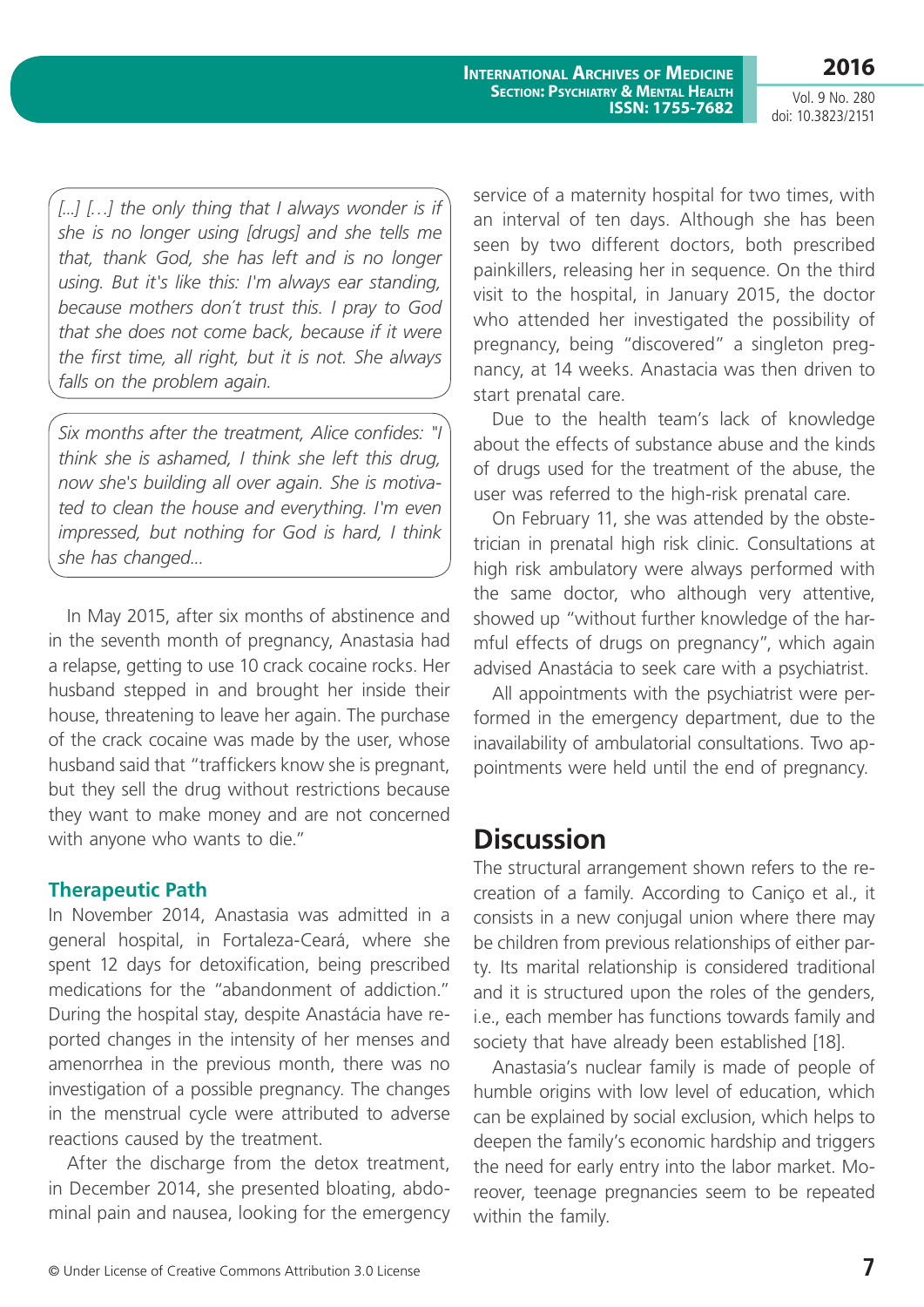**2016** Vol. 9 No. 280

doi: 10.3823/2151

According to Kurz, the patriarchal society legitimates man's power to determine the social roles, defines what can be tolerated and punishes any deviations from the recommended functions. It is evident, therefore, that the patriarchal family model gives man authority over the family, establishing his power over his wife and children, who submit to his orders and can be punished by him – an action that is socially acceptable [19].

In the context of this family, remaining at school is no longer a viable choice as their survival depends on working. According to Madeira [20], corroborated by the European Commission [21], early school leaving and early entry into the labor market are motivated by economic and social issues that increase the need to postpone this project. Nevertheless, the need to delay formal education appears as one of the conditions for the precarious entry into the labor market, reducing expectations of better living conditions in the future.

Another reason for school dropout is teen pregnancy. A study conducted by the Brazilian Institute of Geography and Statistics (Instituto Brasileiro de Geografia e Estatísticas – IBGE), in 2013, revealed that 88.1% of women aged between 15 and 17 years old who had no children went to school at that time. On the other hand, only 28.5% of women who had one child or more than one went to school, and 68.7% of them were not enrolled in school and did not finish high school – the appropriate grade level they should be attending [22].

A study by Borja and Martins [23], conducted with a group of former students, also showed that one of the factors contributing to school leaving is teenage pregnancy. Additionally, in the aforementioned study, teenage women's partners appear as barriers as they do not agree with the fact that their partners have to stay away from home for a longer period of time. Noteworthy, income transfer programs that stimulate permanence at school date from 2011 and can minimize this problem.

With regard to social class, the family described in the present study can be classified as a class D and E family – or lower class. Families within this social class have at least one employed member in the household receiving approximately one minimum wage per month. Their homes are generally located in high-poverty areas.

In Brazil, a country marked by social inequalities where many families like Anastasia's – slum-dwelling poor black woman – live in precarious conditions, there are, in addition to the several hardships and lack of opportunities, problems related to gender and race.

Race issues in Brazil, particularly the ones relating to the Black population, are a historical problem that began with the arrival of these people in the country in subhuman conditions, they were transported and marketed as objects, enslaved and deprived of their liberty, desires and rights. After they were set free, Black people were not inserted in society as being equal to other individuals. In fact, they could only perform jobs that were unwanted by Whites. Brazil's social debt with these people refers to the lack of access to better living and working conditions and results in the perpetuation of their anomie in the social environment [24, 25, 26].

As for family experiences and factors that can reinforce the use of psychoactive substances, the family is marked by episodes of intrafamily violence followed by the parents' home-leaving after separation, which makes them lose contact with their children. Facts like this refer to the family function, which, instead of being present as a protection against the use of narcotic substances, acts as a trigger for their abuse, being fueled by domestic violence, rows, abandonment and a bad environment [27, 28].

The role of the father, who  $-$  according to the patriarchal model idealized – should provide their children with protection, becomes a negative example for children, which is reinforced when he abuses alcohol or assaults his wife.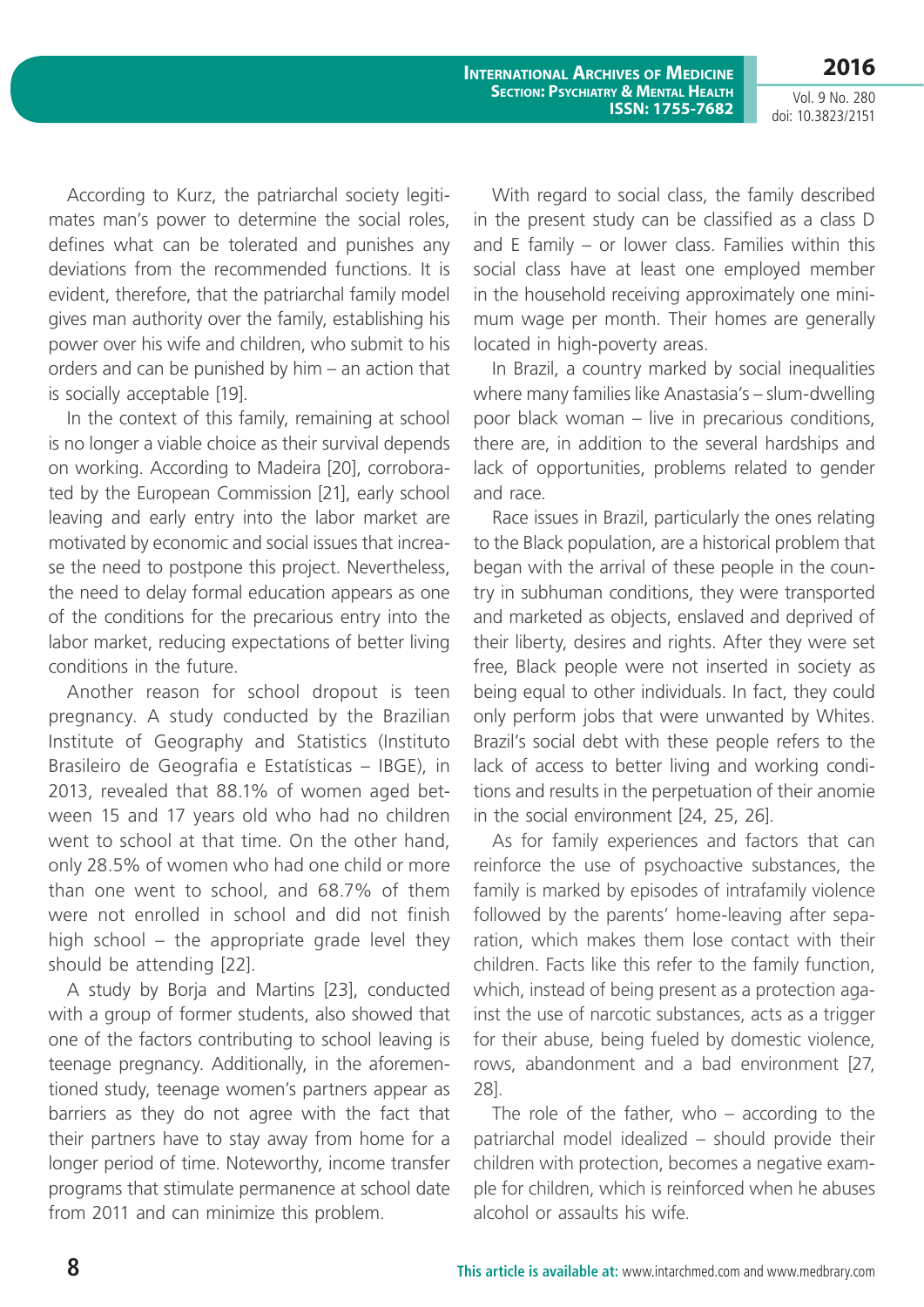Given this problem, it is believed that the attitudes and positions taken by family members responsible for taking care of the children – father, mother or guardian – are likely to trigger the abuse of licit or illicit drugs by other members [29, 30, 31]. However, the social vulnerability of this family associated with the fragility of family ties seem to increase daily difficulties and weaken their coping strategies, which indicates the need to understand the complexity of their contexts and the relationships they build.

With regard to Anastasia, it is clear that the experimentation of psychoactive substances at the age of 12 and "running away" from home at the age of 13 may have motivated by the violent environment. The childhood and early adolescence experiences have reverberated throughout her experience of adulthood, not only with regard to the repetition of her mother's behavior concerning the years spent at school, but also the use of psychoactive substances.

Gender violence affects women not only in adulthood, but also in childhood and adolescence. This violence is established by power relationships [32, 33].

It is, according to Zuma et al. [34] , p. 149,

[...] any act that results in physical or emotional *harm perpetrated with the abuse of power of one person over another within a relationship built upon inequality and asymmetry between genders. It can occur in intimate relationships between partners, between co-workers, and in relational spaces.*

Corroborating this concept, violence manifests itself in the action of domination and affirmation of power that is present in the family dynamics with impact on other family members who experience it [35]. In situations in which victims are women, children and adolescents, the violence suffered may produce negative repercussions in adulthood. In the case of this population, the violence suffered refers to the violation of human rights, which characterizes a serious public health problem [36, 37, 38].

In the family context, the use of psychoactive substances can cause harms to its members due to the changes they generate in the household dynamics, financial expenses, and the increased dispensation of care [39, 40]. Thus, the family is a recipient of the problems generated by substance abuse, suffering and being intimidated by fear, violence, and haunted by the risk of having other members getting involved with the drug due to the lack of knowledge about how to proceed in such situation [41].

Thus, qualified institutions and professionals should assist not only the user but also the family whose ties have been weakened by the harmful effects of the substances used by family members in order to change the user's habits through family support and confidence [41].

### **Conclusions**

The case of Anastasia, addressed in this research, points out that the abuse of the substance has not been enough to change family relationships. Initially, this use occurred in relatives´ and friends´ companies, in parties, as a way to have fun. The usage evolution led Anastácia to the search for care at a hospital for 12 days, which resulted in a period of abstinence with subsequent relapse at the end of the pregnancy. On the other hand, substance use, regardless of its usage pattern, changed her trajectory to move through the health care system. The main barriers were: difficulties in pregnancy identification, displacement for high risk monitoring without proper assessment of the case, lack of psychiatric monitoring and lack of obstetrician knowledge about the effects of drug use during pregnancy.

Based of this results, it is still early and somewhat deterministic to blame the use of psychoactive substances only on the user's family given that little affective families are also present in the history of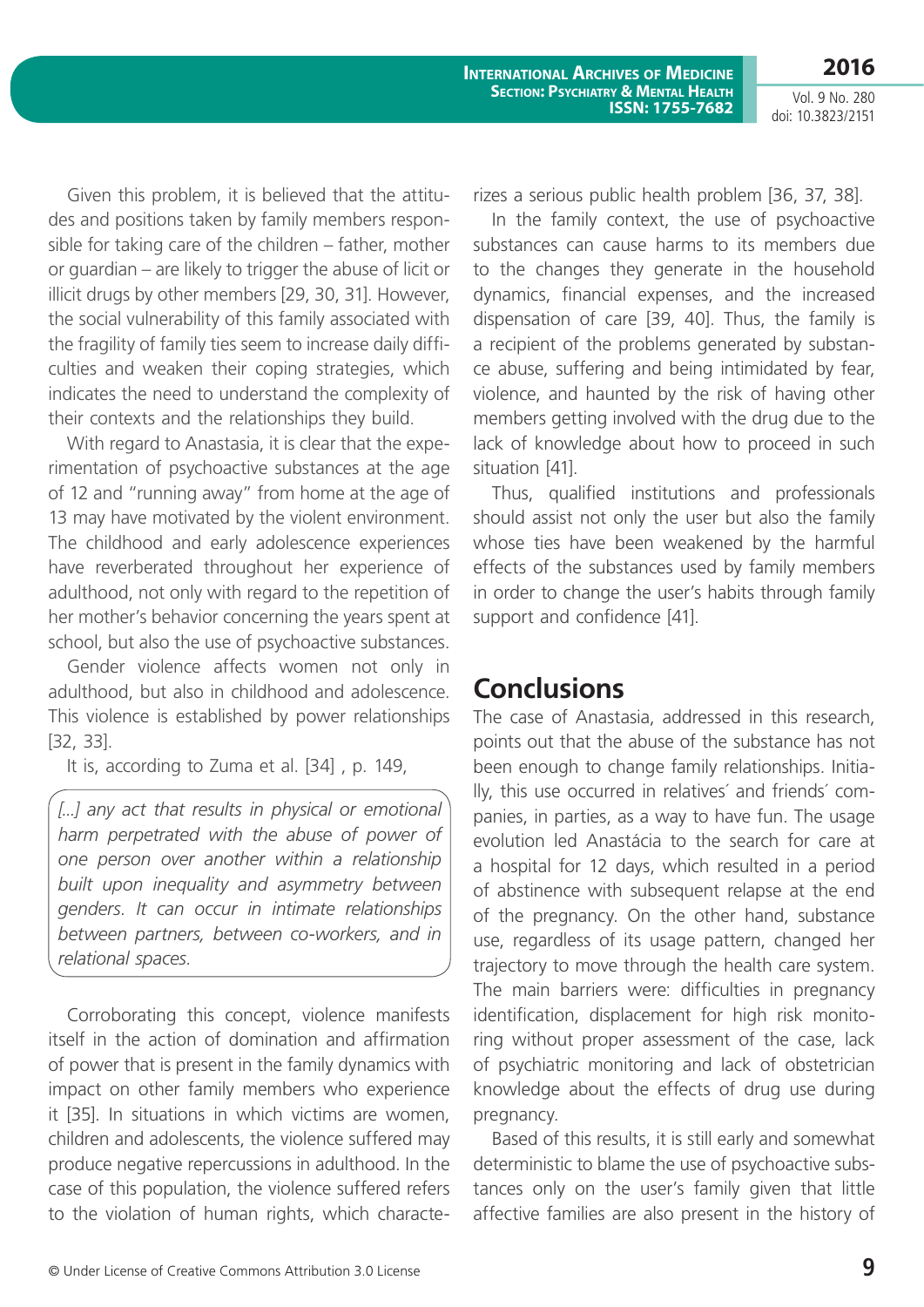**2016**

many regular users. Additionally, violence is not only present within the family environment, but also in their daily lives due to the social context in which they are inserted.

The repetition of the familiar pattern brought by these women – for instance, teenage pregnancy, economic hardship, poor education, and early entry into the labor market – demonstrates a vicious cycle where the basic needs for survival prevails over the desire to acquire formal education.

The case presented herein has also a history of parents who have been victims of violence and abandonment in childhood, situations that affect their lives as adults in terms of the emotional aspect and difficulties of family life. Domestic violence between the parents, with attacks made against the children (physical, psychological, sexual), can also affect the subject throughout life in society.

Associated with this scenario, we point the social vulnerability linked to violence as one of the pillars for the abuse of psychoactive substances, given that such reality is constituted by favorable conditions for use such as: influence of friends, lack of family orientation, lack of education and the presence of violent environment.

In this scenario, there is a need to raise awareness among health professionals about the care and monitoring of psychoactive substance users, in order to overcome barriers to access. It is recommended encouraging the participation of users as protagonists in the process of care and the effectiveness of the link between obstetric and psychiatric assistances.

Assuming that the use of psychoactive substances is a public health problem, it is the role of the State to ensure not only the treatment of drug-abusing individuals, but also the family, through public policies that recognize both as part of the same family problem.

### **References**

- **1.** Gouin K., Murphy K., Shah PS. (2011). Effects of cocaine use during pregnancy on low birthweight and preterm birth: systematic review and metaanalyses. Am J Obstet Gynecol. 2011 Apr; 204(4):1-12. Available in: http://www.sciencedirect. com/science/article/pii/S0002937810022672.
- **2.** Oliveira JF, Paiva MS, Valente CML. A interferência do contexto assistencial na visibilidade do consumo de drogas por mulheres. Rev La Am Enfermagem. 2007 mar-apr; 15(2):247-252. Available in: http://www.scielo.br/pdf/rlae/v15n2/pt\_v15n2a09.pdf.
- **3.** Soares LCO, Ruzzi-Pereira A, Pereira PE, Cavalcanti A, Andrade VS. Papéis ocupacionais de mulheres que fazem uso abusivo de substâncias psicoativas. Rev Ter Ocup Univ São Paulo. 2013 set. dez; 24(3):199-207. Available in: http://www.revistas.usp.br/rto/ article/view/52375/pdf\_25.
- **4.** Wendell AD. Overview and epidemiology sub- stance abuse in pregnancy. Clin Obstet Gynecol 2013; 56:91-6.
- **5.** Rocha Priscila Coimbra, Britto e Alves Maria Teresa Seabra Soares de, Chagas Deysianne Costa das, Silva Antônio Augusto Moura da, Batista Rosangela Fernandes Lucena, Silva Raimundo Antonio da. Prevalência e fatores associados ao uso de drogas ilícitas em gestantes da coorte BRISA. Cad. Saúde Pública [Internet]. 2016 [cited 2016 Aug 23]; 32( 1 ): e00192714. Available from: http://www.scielo.br/scielo.php?script=sci\_ arttext&pid=S0102-311X2016000100707&lng=en. Epub Feb 16, 2016. http://dx.doi.org/10.1590/0102-311X00192714.
- **6.** Bertoni N, Burnett C, Cruz MS, Andrade T, Bastos FI, Leal E, Fischer B. Exploring sex differences in drug use, health and service use characteristics among young urban crack users in Brazil. Int J Equity Health. 2014 Aug; 13(1):70. Available in: http://www.ncbi.nlm.nih.gov/pmc/articles/PMC4243730/
- **7.** Wendt NC, Crepaldi MA. (2008). A utilização do genograma como instrumento de coleta de dados em pesquisa qualitativa. Psicol. Reflex. Crit. 2008; 21(2):302-10. Available in: http://www.scielo.br/scielo.php?script=sci\_arttext&pid =S0102-79722008000200016.
- **8.** Morin EA. Cabeça bem feita: repensar a reforma, reformar o pensamento. Rio de Janeiro: Bertrand Brasil, 2004.
- **9.** Biroli F. Família: novos conceitos. São Paulo: Fundação Perseu Abramo, 2014.
- **10.** Osório LC, Valle MEP. Manual de terapia familiar. Porto Alegre, RS: Artmed, 2009.
- **11.** Schimanski E, Pereira CMS. (2013). Família, gênero e novas configurações familiares: um olhar sobre a mulher e a condição de pobreza. Revista Magistro; 2(8):163-179. Available in: http://publicacoes.unigranrio.edu.br/index.php/magistro/ article/view/2242/1011.
- **12.** Bowen M. De la familia ao individuo. Barcelona, España: Paidós, 1991.
- **13.** Yin RK. Case Study Research: Design and Methods. 7. ed. Sage Publications Inc, 2013. 312p.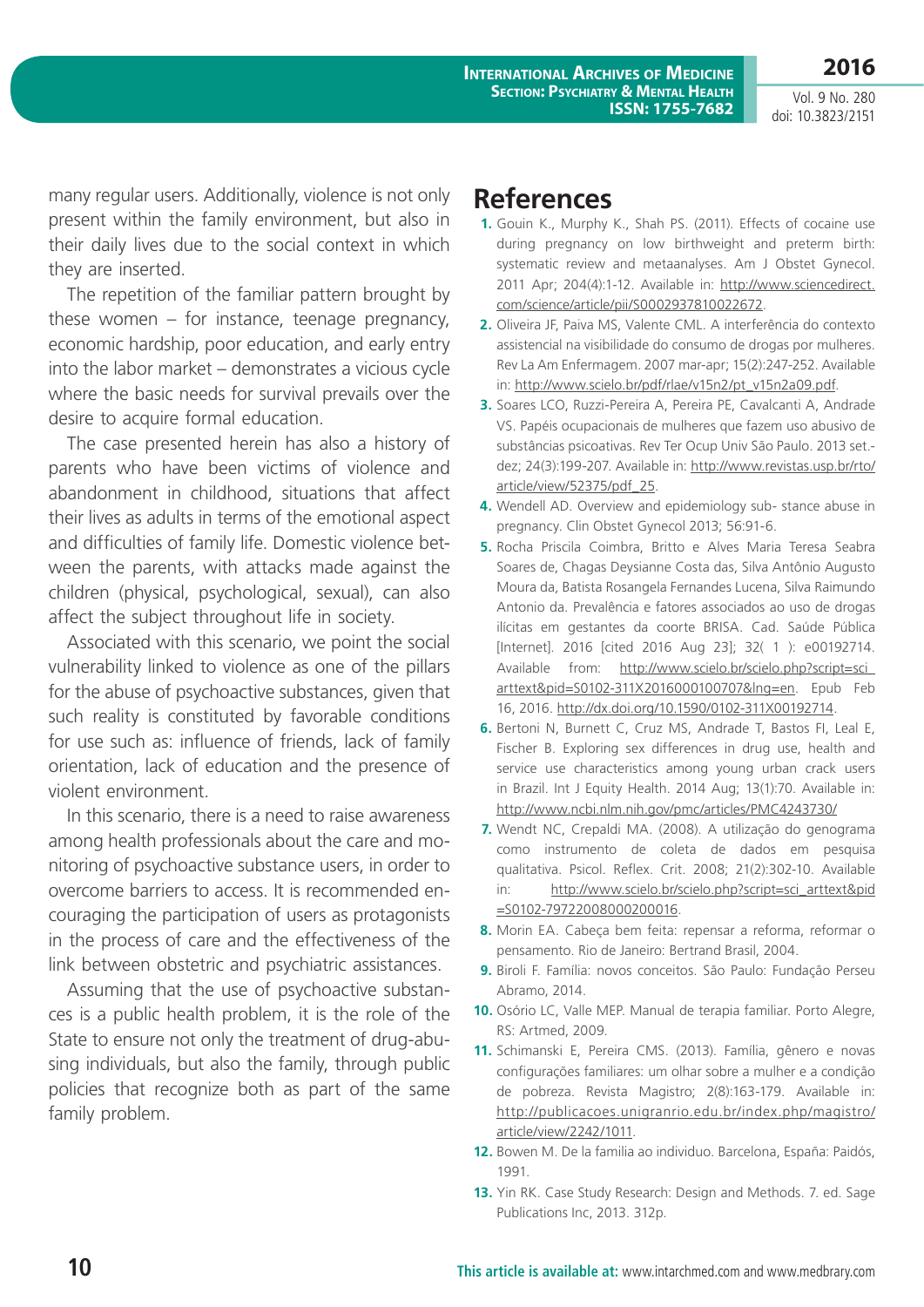- **14.** Minayo MCS. O desafio do conhecimento: pesquisa qualitativa em saúde. 12. ed. São Paulo, SP: Hucitec, 2010.
- **15.** Laboratório de Direitos Humanos, Cidadania e Ética da Universidade Estadual do Ceará-LabVida-UECE, Laboratório de Estudos da Conflitualidade da Universidade Estadual do Ceará-COVIO-UECE & Laboratório de Estudos da Violência da Universidade Federal do Ceará-LEV-UFC. (2011). Mapa da criminalidade e da violência em Fortaleza. Perfil da SER V. Fortaleza, CE: EdUECE. Available in: http://www.uece.br/covio/ dmdocuments/regional\_V.pdf.
- **16.** Amazonas MCLA, Damasceno PR, Terto LMS, Silva RR. Arranjos familiares de crianças das camadas populares. Psicol Estud. 2003; 8(spe):11-20. Available in: http://www.scielo.br/pdf/pe/ v8nspe/v8nesa03.pdf.
- **17.** Filizola CLA, Dupas G, Ferreira NMLA, Pavarini SCI. Genograma e Ecomapa: Instrumentos para pesquisa com famílias. In I Conferência Internacional do Brasil de Pesquisa Qualitativa [CD]. Taubaté, SP: Núcleo de Pesquisa da Família, 2004.
- **18.** Caniço H, Bairrada P, Rodríguez E, Carvalho A. Novos tipos de família: plano de cuidados. Coimbra, Portugal: Imprensa da Universidade de Coimbra, 2010.
- **19.** Kurz D. Physical abuse by husbands: A major social problem. In R. Gelles & D. R. Loseke (Eds.), Current controversies in family violence (pp. 88-103). Newbury Park, CA: Sage, 1993.
- **20.** Madeira MH. Ensino profissional de jovens: um percurso escolar diferente para a (re)construção de projetos de vida. Revista Lusófona de Educação, 2006; 7:121-41. Available in: http:// revistas.ulusofona.pt/index.php/rleducacao/article/view/802.
- **21.** European Commission. Reducing early school leaving: Key messages and policy support Final Report of the Thematic Working Group on Early School Leaving. November 2013. Available in: http://ec.europa.eu/education/policy/strategicframework/doc/esl-group-report\_en.pdf.
- **22.** Instituto Brasileiro de Geografia e Estatística. (2013). Síntese de Indicadores Sociais: uma análise das condições de vida da população brasileira. Rio de Janeiro, 2013. Available in: http:// biblioteca.ibge.gov.br/visualizacao/livros/liv66777.pdf.
- **23.** Borja IMFS, Martins AMO. Evasão escolar: desigualdade e exclusão social. Revista Liberato. 2014; 15(23):92-4. Available in: http://www.liberato.com.br/sites/default/files/arquivos/Revista\_ SIER/v.%2015,%20n.%2023%20(2014)/09.%20Evas%E3o%20 Escolar.pdf.
- **24.** Aguiar, M. M. "Raça" e Desigualdade: as diversas interpretações sobre o papel da raça na construção da desigualdade social no Brasil. Revista Tempo da Ciência. 2008; 29(15):115-33. Available in: http://files.ufgd.edu.br/arquivos/arquivos/78/NEAB/ AGUIAR-%20Marcio.%20Raca%20e%20desigualdade.pdf.
- **25.** Perreira KP, Telles EE. The color of health: Skin color, ethnoracial classification, and discrimination in the health of Latin Americans. Social Science & Medicine. Soc Sci Med. 2014 Sep; 116:241-50. Available in: http://www.sciencedirect.com/science/article/pii/ S0277953614003554.
- **26.** Travassos C, Laguardia J, Marques PM, Mota JC, Szwarcwald CL. Comparison between two race/skin color classifications in relation to health-related outcomes in Brazil. Int J Equity Health. 2011; 10:35. Available in: https://equityhealthj.biomedcentral. com/articles/10.1186/1475-9276-10-35.
- **27.** Horta RL, Vieira LS, Balbinot AD, Oliveira GO, Poletto S, Teixeira VA. Influência da família no consumo de crack. J Bras Psiquiatr. 2013; 63 (2), 104-12. Available in: http://www.scielo.br/scielo. php?script=sci\_arttext&pid=S0047-20852014000200104.
- **28.** Faria CS, Martins CBG. Violence among adolescent students: conditions vulnerability. Enfermería global. 2016; 42:186- 98. Available in: http://revistas.um.es/eglobal/article/ viewFile/206901/191571.
- **29.** Seleghim MR, Marangoni SR, Marcon SS, Oliveira MLF. Vínculo familiar de usuários de crack atendidos em uma unidade de emergência psiquiátrica. Rev Lat Am Enfermagem. 2011; 19(5):1163-70. Available in: http://www.scielo.br/pdf/rlae/ v19n5/pt\_14.pdf.
- **30.** Stone AL, Becker LG, Huber AM, Catalano RF. Review of risk and protective factors of substance use and problem use in emerging adulthood. Addict Behav. 2012 Jul; 37(7):747-75. Available in: http://www.sciencedirect.com/science/article/pii/ S0306460312000810.
- **31.** Alati R, Najman JM, Kinner SA, Mamun AA, Williams GM, O'Callaghan M et al. Early predictors of adult drinking: A birth cohort study. Am. J. Epidemiol. 2005; 162(11):1098–1107. Available in: http://aje.oxfordjournals.org/content/162/11/1098.
- **32.** Fidan A, Bui HN. Intimate Partner Violence Against Women in Zimbabwe. Violence Against Women. 2016 Aug; 22(9):1075- 1096. Available in: http://vaw.sagepub.com/content/22/9/1075. short.
- **33.** Lokuge K, Verputten M, Ajakali M, Tolboom B, Joshy G, Thurber KA et al.. Health Services for Gender-Based Violence: Médecins Sans Frontières Experience Caring for Survivors in Urban Papua New Guinea. PLoS One. 2016 Jun; 11(6):1-14, 2016. Available in: http://journals.plos.org/plosone/article?id=10.1371/journal. pone.0156813.
- **34.** Zuma CE, Mendes, CHF, Cavalcanti LF, Gomes R. Violência de gênero na vida adulta.. In Njaine, K., Assis, S. G.&Constantino, P. (Orgs.). Impactos da Violência na Saúde. 2. ed. Rio de Janeiro, RJ: Fundação Oswaldo Cruz,2009. pp. 149-181.
- **35.** Gomes NP, Diniz NMF, Araújo AJS, Coelho TMF. (2007). Compreendendo a violência doméstica a partir das categorias gênero e geração. Acta Paul Enferm. 2007; 20(4):504-8. Available in: http://www.scielo.br/scielo.php?script=sci\_arttext &pid=S0103-21002007000400020.
- **36.** Ferreira AL, Moura ATMS, Morgado R, Gryner S, Castello Branco VM. Crianças e adolescentes em situação de violência. In Njaine, K., Constantino, P. & Assis, S. G. (Orgs.). Impactos da Violência na Saúde. 2. ed. Rio de Janeiro, RJ: Fundação Oswaldo Cruz, 2009. pp. 127-148.